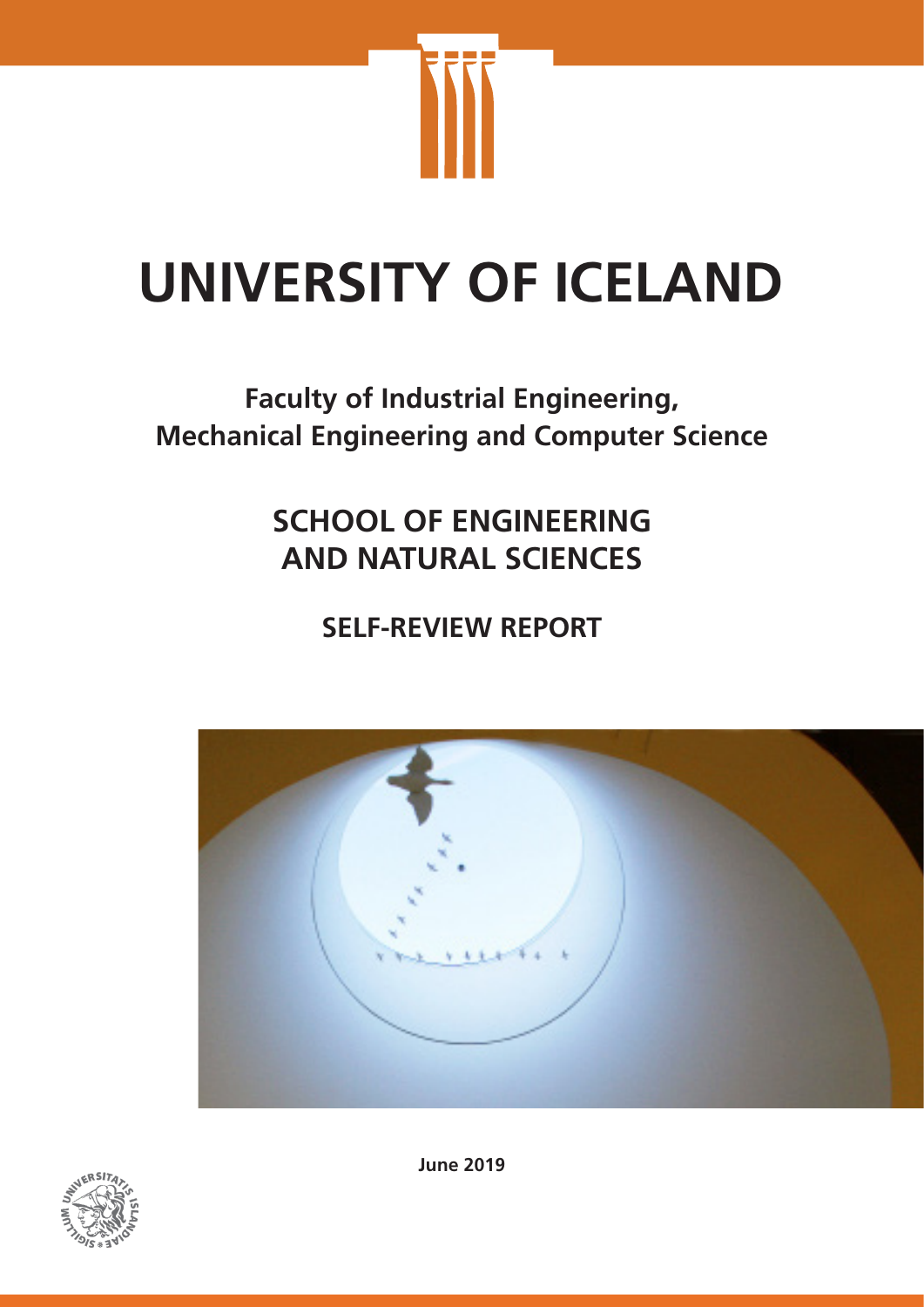

# UNIVERSITY OF ICELAND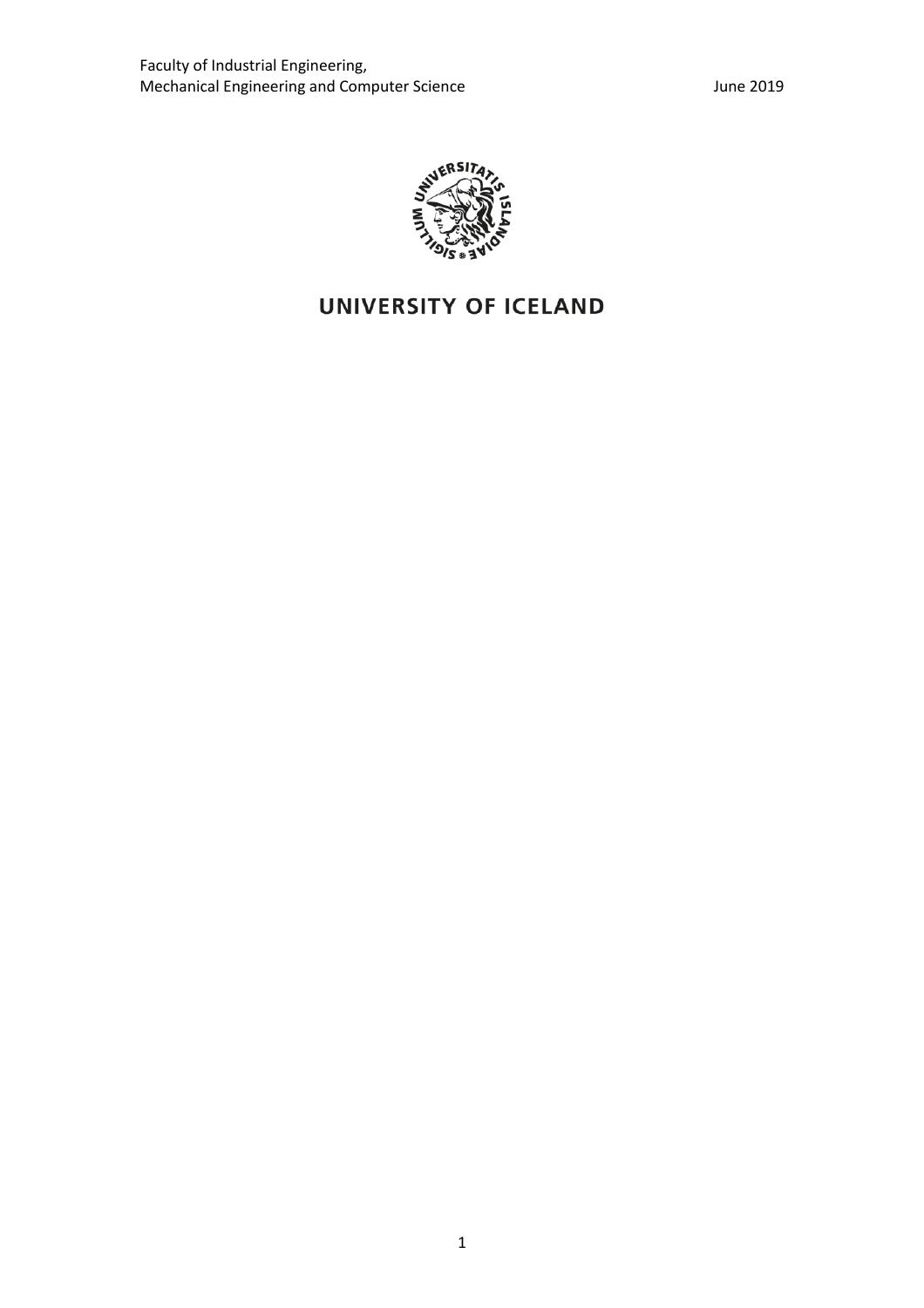# **Introduction**

In accordance with the Icelandic Quality Enhancement Framework at the University level in Iceland and the University of Iceland's Guidelines for the organization, schedule and process of institution-led review of faculties and interdisciplinary programs, the Faculty of Industrial Engineering, Mechanical Engineering and Computer Science (the Faculty), School of Engineering and Natural Sciences (the School), University of Iceland (the University), carried out self-evaluation in February 2019. The results are presented in this report. A self-evaluation committee was established in January 2019.

The committee members were:

- 1. Rúnar Unnþórsson, Professor and Head of Faculty. Chair of committee.
- 2. Guðmundur Valur Oddsson, Professor, Head of Department of Industrial Engineering
- 3. Halldór Pálsson, Professor, Head of Department of Mechanical Engineering
- 4. Steinn Guðmundsson, Associate Professor, Head of Department of Computer Science
- 5. Helmut Wolfram Neukirchen, Professor, Vice Head of Faculty
- 6. Þórður Jónsson, representative of undergraduate students
- 7. Ásdís Erla Jóhannsdóttir, representative of undergraduate students
- 8. Sigurður Gauti Samúelsson, representative of graduate students
- 9. Ingunn Guðbrandsdóttir, representative of graduate students
- 10. Björn Sighvatsson, representative of former students, industry or society,
- 11. Hafrún Sjöfn Harðardóttir, representative of former students, industry or society,
- 12. Guðný Benediktsdóttir, project manager, assisted the committee

The self-evaluation process started in January 2019 with establishing the committee and subsequent meetings with Áslaug Helgadóttir, the Director of Quality Management, and personnel at the Centre for Teaching and Learning. The Centre aided in the revision of learning outcomes. In February the Faculty members of the committee and student representatives met with the employees of the Social Science Research Institute to prepare for interviews with focus groups. The Institute provided both results from their annual surveys and their meetings with the focus groups.

The committee wrote the report, evaluated the collected data, discussed the strengths and weaknesses of the study programs and research and suggested relevant actions for enhancement.

Three external reviewers reviewed the report, visited the Faculty and met with students. The three external reviewers were Polat Gülkan, Professor Emeritus of Civil Engineering at Middle East Technical University (Turkey), Rajeev Bansal, Professor of Electrical Engineering at University of Connecticut (USA) and Aletta Nylén, Assistant Professor in Computer Science at Uppsala University (Sweden).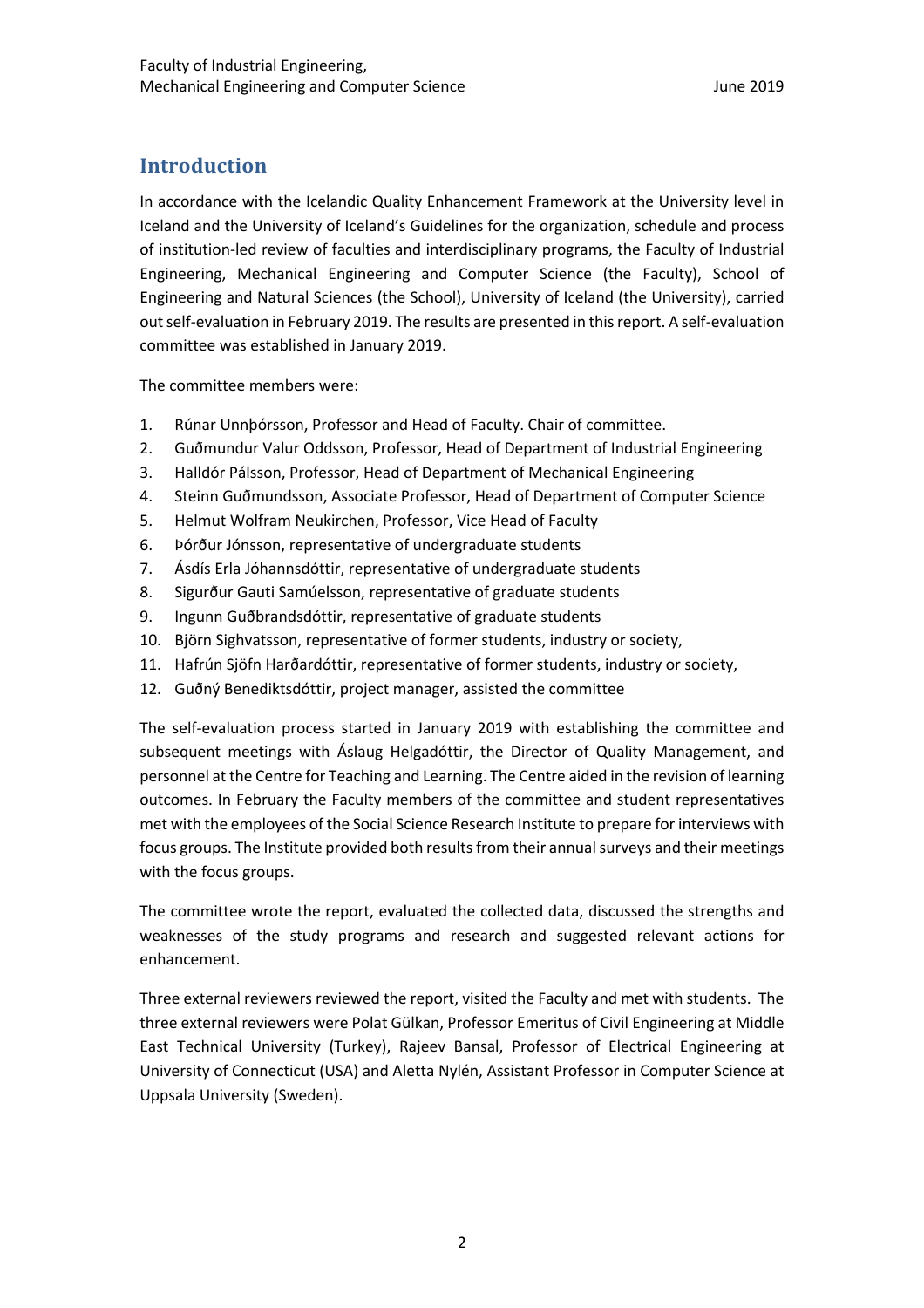# **Faculty Characteristics**

The Faculty was formed as an independent faculty on July  $1<sup>st</sup>$ , 2008 when the University was restructured. The new faculty was a merger of the former Department of Mechanical and Industrial Engineering and Department of Computer Science. The Faculty is the largest among the faculties within the School of Engineering and Natural Sciences in student numbers, currently with 758 BS students and 98 graduate students which is close to the average over the last four years (782 BS students and 97.4 BS/PhD students).

The management of the Faculty is in the hands of the Faculty meeting, Head of Faculty and the Dean of the School.

Professor Rúnar Unnþórsson has been Head of Faculty since July 2018. The Head is elected for two years at a Faculty meeting. The Head of Faculty is responsible for the professional leadership of the Faculty and, with the Dean of the School, for developing its policy, coordinating study programmes, the quality of teaching and research, communication with collaborating partners, and for ensuring that the Faculty keeps within the financial limits of the School. The Head of the Faculty is a member of the Board of the School (see the definition of the Faculty's role in the University's regulations - https://english.hi.is/node/18642#16).

For the last few years, Faculty meetings have been held approximately once each semester. All professors, associate professors, assistant professors, adjunct teachers and student representatives are required to attend the Faculty Meetings. The purpose of the meetings is to discuss major issues concerning the Faculty and decide upon them. For the last years, only undergraduate students have been represented at these meetings since, unfortunately, the association of the graduate students has been inactive.

The Faculty is divided into three departments currently headed by :

- Professor Halldór Pálsson, Mechanical Engineering
- Professor Guðmundur Valur Oddsson, Industrial Engineering
- Senior Lecturer, Steinn Guðmundsson, Computer Science

The department heads are elected for two years at department meetings. The department heads oversee departmental operations and supervise the work of study committees, teaching methods and other matters concerning teaching.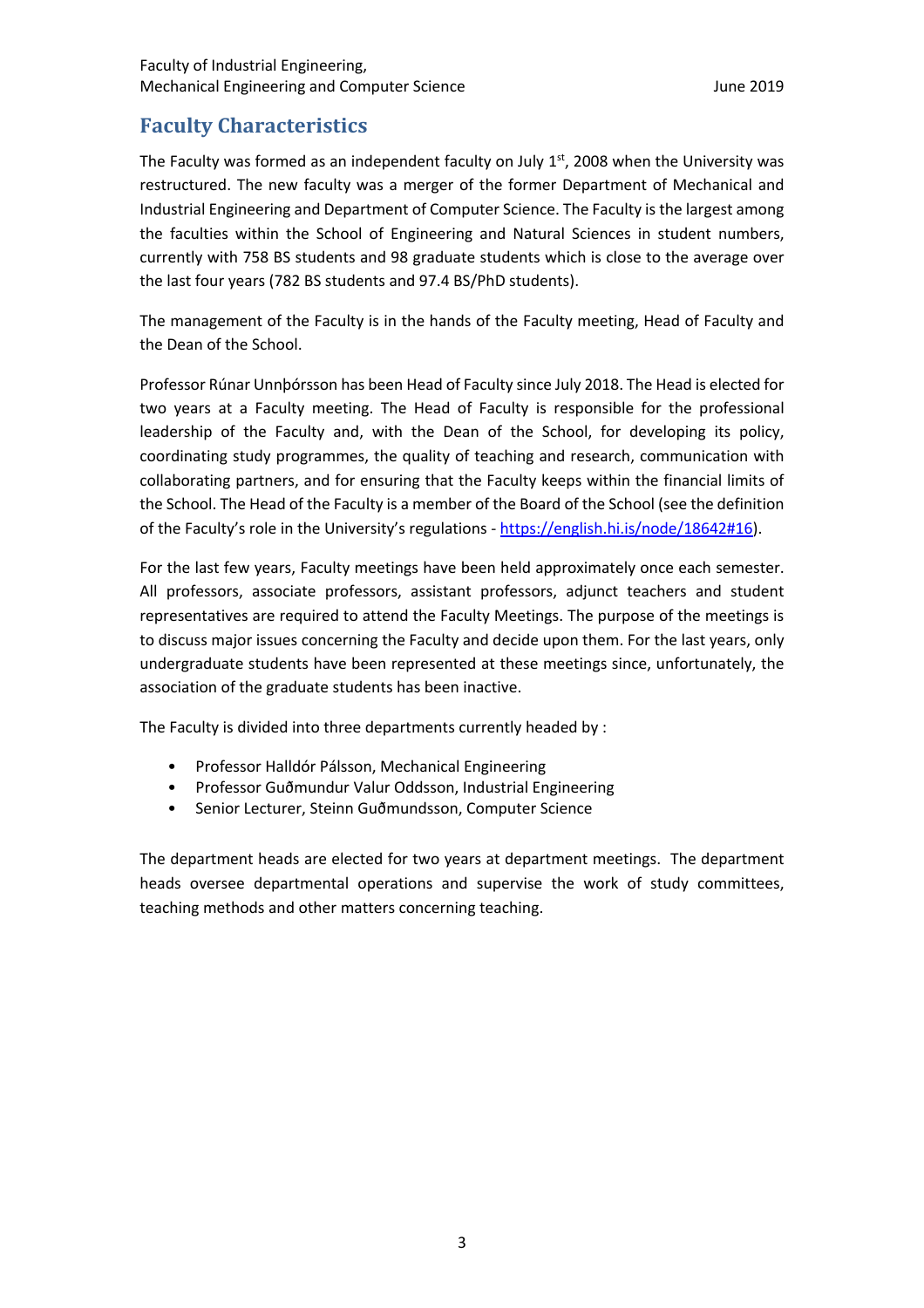# **Summary and Main Conclusions for the Faculty** Lessons learned from QEF1

The Faculty has been working on the important concerns identified in QEF1. However, the work has not progressed as rapidly as was anticipated. In fact, although small adjustments have been made since 2014, all the identified concerns are still valid.

The self-review team believes that the main lesson from the QEF1 is that the ambitions and scope of the action items listed in the self-review report were too high and wide to be finished within the given time frame. Actions have been taken to address all the concerns, but the work is not finished. The following are four examples of concerns identified in QEF1 and the actions taken by the Faculty:

- **Concern**: Written and oral presentation skills are lacking among BS students.
- **Action** A new mandatory course called "Introduction to Engineering" was introduced in the fall of 2015. Part of the course's objectives was to train students in group work and technical communication. The students that finished the course were able to effectively communicate challenges and engineering solutions verbally, in writing and visually.
- **Concern**: The BS study programs need revision.
- **Action** Since QEF1 there has been a lot of work carried out on restructuring the BS programmes – the Department of Industrial Engineering has led the work in collaboration with industry, current students and graduated students. The new programme will be available in the school year 2019- 2020.
- **Concern**: MS students are lacking both written and oral presentation skills.
- **Action** The Faculty has put quite a lot of effort into analysing this concern and in the Department of Industrial Engineering, a new mandatory course addressing the listed concern was introduced in the fall of 2017. The course is called "Introduction to master's studies in Industrial Engineering". The students that finish the course can present, in cooperation with other students, the background of a research project, research questions, methodology, results and conclusions, both orally and in writing. In addition, the Faculty has worked with other faculties in defining a thesis writing course for graduate students.
- **Concern**: Monitoring of individual PhD project work needs improvement.
- **Action** Since QEF1 the monitoring of PhD project work has been improved. The monitoring was aligned with the other faculties within the School.

The Faculty took a strategic decision to first focus on restructuring the BS programmes and consequently the MS programmes. The restructuring of the BS programmes is close to be finished.

Reasons for slow progress include unclear follow-up processes and handover when a new faculty/department head takes over. Furthermore, the University's incentive program does not support quality improvement work.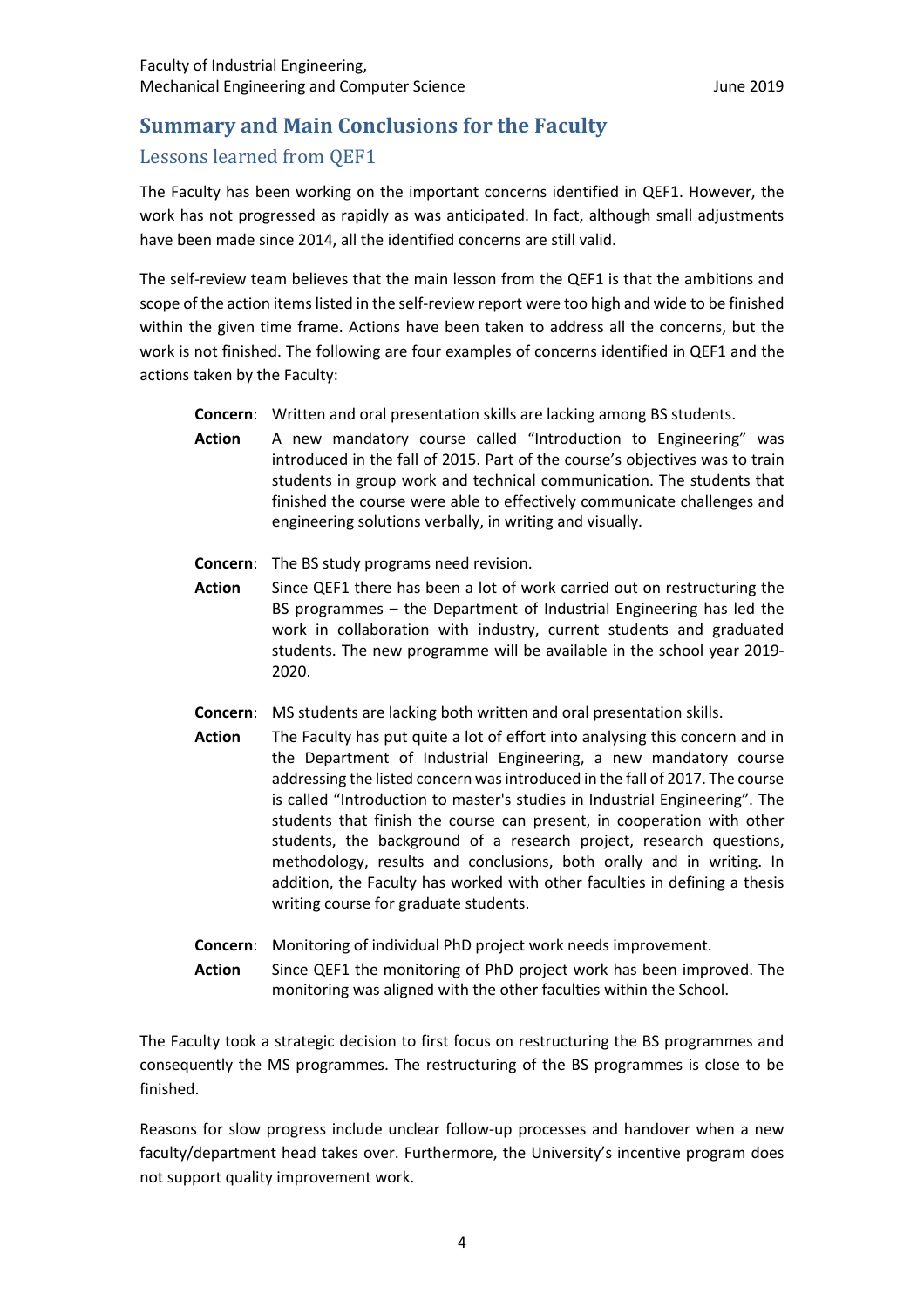#### Faculty of Industrial Engineering, Mechanical Engineering and Computer Science **Mechanical Engineering** and Computer Science

## Teaching and Learning

The Faculty has put a huge effort into restructuring the BS programmes in order to create a clearer identity for the students and thus establishing better student experience. This included detailed discussion with the industry, students, faculty members on content and purpose of the programmes.

The process was threefold: to align faculty´s view on what is engineering, to gather information on what is good and what needs improvement and to construct a programme based on the other two. The first phase started with two questions: what is engineer thinking and what is industrial engineering? Part of the faculty reflected on engineer thinking based on ABET and drew a generic causal loop diagram of engineer thinking. The purpose was to guide further development. The Department of Industrial Engineering then discussed in detail what is the field about, what is the focus taken in the University and how should this be reflected in the new programme. The result is the 5 field focus where the fundamental thinking is *system and processes*, the tools are *decision analytics* and there are three main areas: *operation management* (to manage stability), *technology and innovation management* (to manage change) and *engineering management* (for strategy). Information on current status was gathered from three sources: faculties experience, student workshop on current pros and cons and industry workshop on what is good with current student competence set, what is needed in the industry and the foreseen future development of industrial engineers' carrier in the industry. The Department of Industrial Engineering then went through a series of ofsite workshops and turned information from the previous two steps in a completely revised curriculum for the Industrial Engineering BS degree. This resulted in a redesign of most of the courses. All course content was also aligned and coordinated. The new programme will start in the autumn of 2019.

The quality of teaching and learning is continuously monitored and evaluated through student teaching and course evaluation surveys which are done two times each semester – at the midsemester and at the end of the semester. Those surveys are used as indicators. If the indicators suggest there is a major problem, then the Faculty/Department Head will meet with the teacher and student representatives and discuss possible improvements.

Furthermore, at the end of the semester, the Faculty Head and the Department Head will have a meeting with student representatives; i.e., students' confidant and Head of the Students Association, where the student surveys are reviewed and discussed. In addition to this, the Faculty/Department Head makes visits to classes on a regular basis to discuss matters with the students and to encourage them to either report issues directly to the Faculty Head, to the Department Head or to the student´ confidant.

The following is a summary of the actions identified by the review committee to improve the quality of the Faculty's programmes.

#### **Program objectives and learning outcomes**

The departments need to review and revise  $-$  if necessary  $-$  the objectives and the learning outcomes of their BS and MS programmes as well as the individual courses.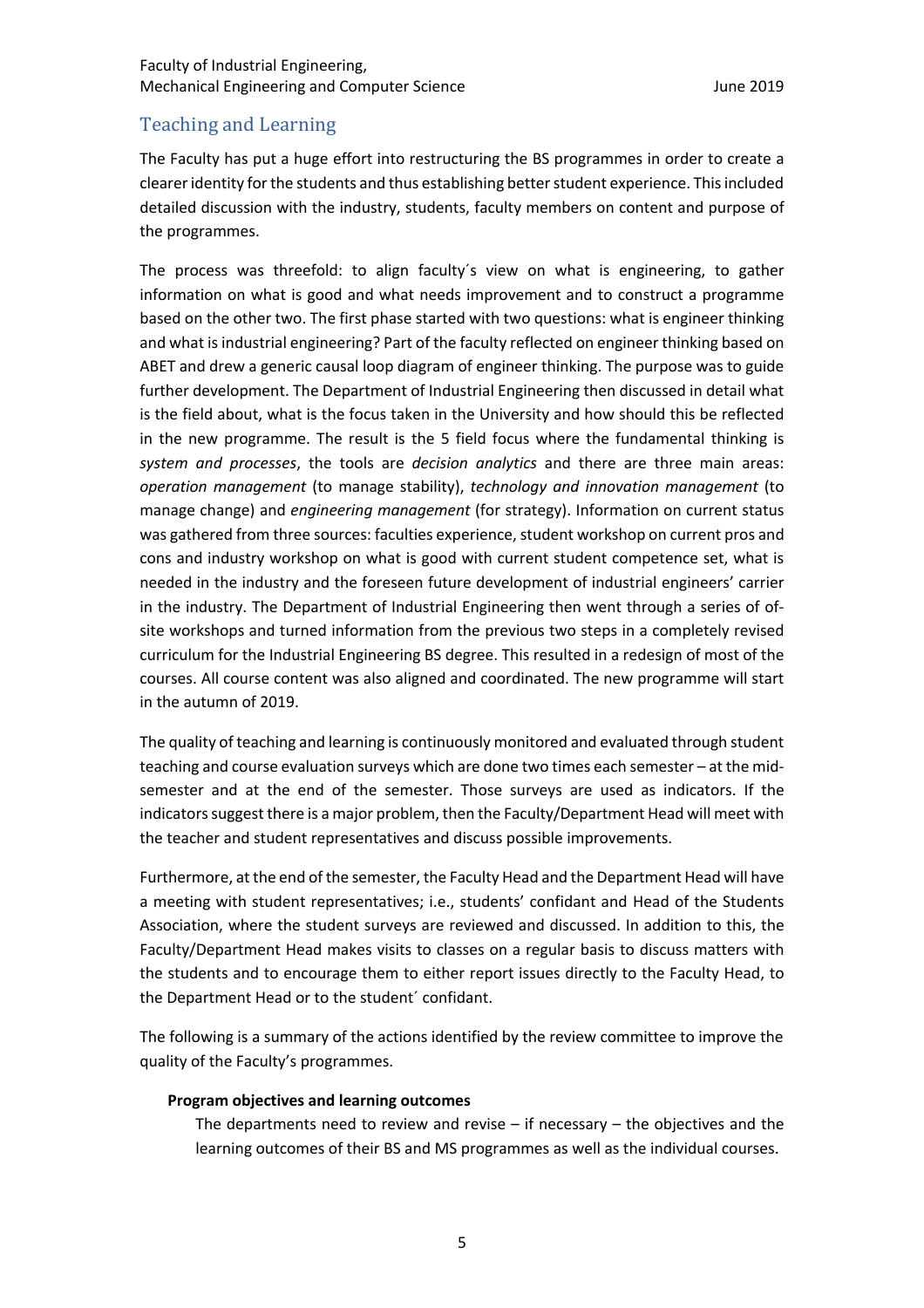#### Faculty of Industrial Engineering, Mechanical Engineering and Computer Science **Mechanical Engineering** and Computer Science

Teaching methods used in each course are in most cases the same as when the course was first introduced. Some changes have been introduced but these are completely up to each teacher and not coordinated.

#### **Workload**

The departments need to analyse the workload of their programmes and courses using the same methodology for calculation for both the teacher's and student's workload. If necessary, the workload needs to be adjusted in individual courses and coordinated between courses.

#### **Electives**

To strengthen the MS programmes the departments need to introduce new courses. This will address complaints made by students in a survey carried out by the Social Science Research Institute at the University. It is also believed that by introducing new courses the programmes will be more attractive to new students.

#### **Student involvement**

Students (BS, MS and PhD) need to have a more active role in the departments. Their roles and rights need to be formalised as well as their involvement in meetings, quality monitoring and revisions of courses and programmes.

#### **PhD study structure**

The required number of ECTS units for the PhD programme needs to be adjusted to match 3 years of study. The course requirements are 30 ECTS in addition to 180 ECTS thesis – a total of 210 ECTS. It is expected that the students finish in 3-4 years, but all PhD funding is for 3 years.

#### **Management of programmes**

The assessments and learning outcomes need to be better aligned to the learning objectives. Teachers are responsible for their course assessment and are encouraged to use appropriate methods. However, there is no formal control on the assessments by the department and no alignment between course assessments.

The PhD rules and procedures; e.g., mid-way examination, and criteria for deciding when a thesis can be defended, need to be documented and made available to faculty.

#### Management of Research

The faculty is active in research and faculty members predominantly publish their work at either high-quality conferences or in academic journals indexed by Web of Science or Scopus. Figure 1 shows the faculty's research interests mapped into the United Nations' Goals for Sustainable Development (SDGs).

There is an ongoing work on defining research strategy for the School and the faculties. According to the work plan, the faculties have until October 2019 to define their research plans and then the School's Science Committee will create a draft of general School's research strategy which will be presented to the School's Board.

The Faculty's current draft of managing guidelines for managing research focuses on having all faculty members active in research and fulfilling the University's minimum requirements for research. In addition, the Faculty is concerned about maintaining a balance between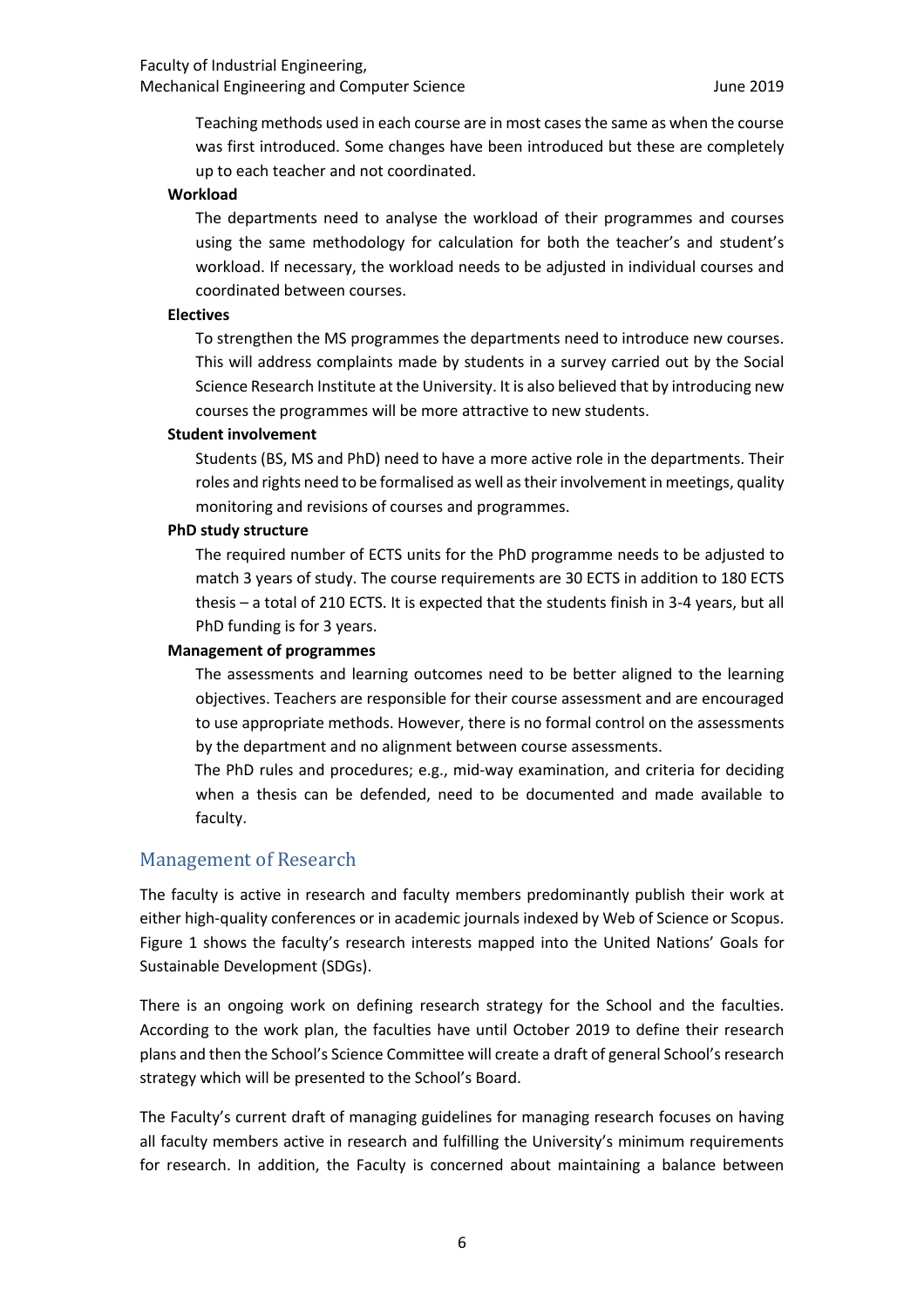research and teaching; for four consecutive years (2014-2017) the teaching load in the faculty was 151%.

New academic staff members receive a teaching discount for the first 2-3 semesters and a research start-up grant to facilitate a rapid start for their research. The Faculty also tries to shield the newly joined faculty members from accepting administrative duties and advises them about prioritising.



#### **Figure 1. The Faculty's research interests mapped into the United Nations' Goals for Sustainable Development (SDGs).**

The current draft of the research management strategy is based on what has been practiced for many years. The main challenge is lack of appropriate facilities for those faculty members that do experimental work. The Faculty (and the academics) have – in most cases – been able to solve housing problems. In most cases the time required to find housing is too long and a solution is found long after the projects begin. In some cases, the housing is solved by temporarily moving teaching equipment and in some cases movable housing (cargo containers) have been brought in and positioned close to the University.

The current draft of the research management strategy has an impact section which has not been part of the Faculty's research management before. It is important that all faculty members contribute to maintaining and expanding the Faculty's visibility and reputation. It is suggested that each faculty member should do at least two actions each year on the following list:

- Write newspaper articles, blog posts and social media posts
- Interview on radio/TV or podcast
- Public presentation
- Presentation to colleagues
- Participate in events
- Presentations at high schools
- Write about the research and put on the Faculty's webpage.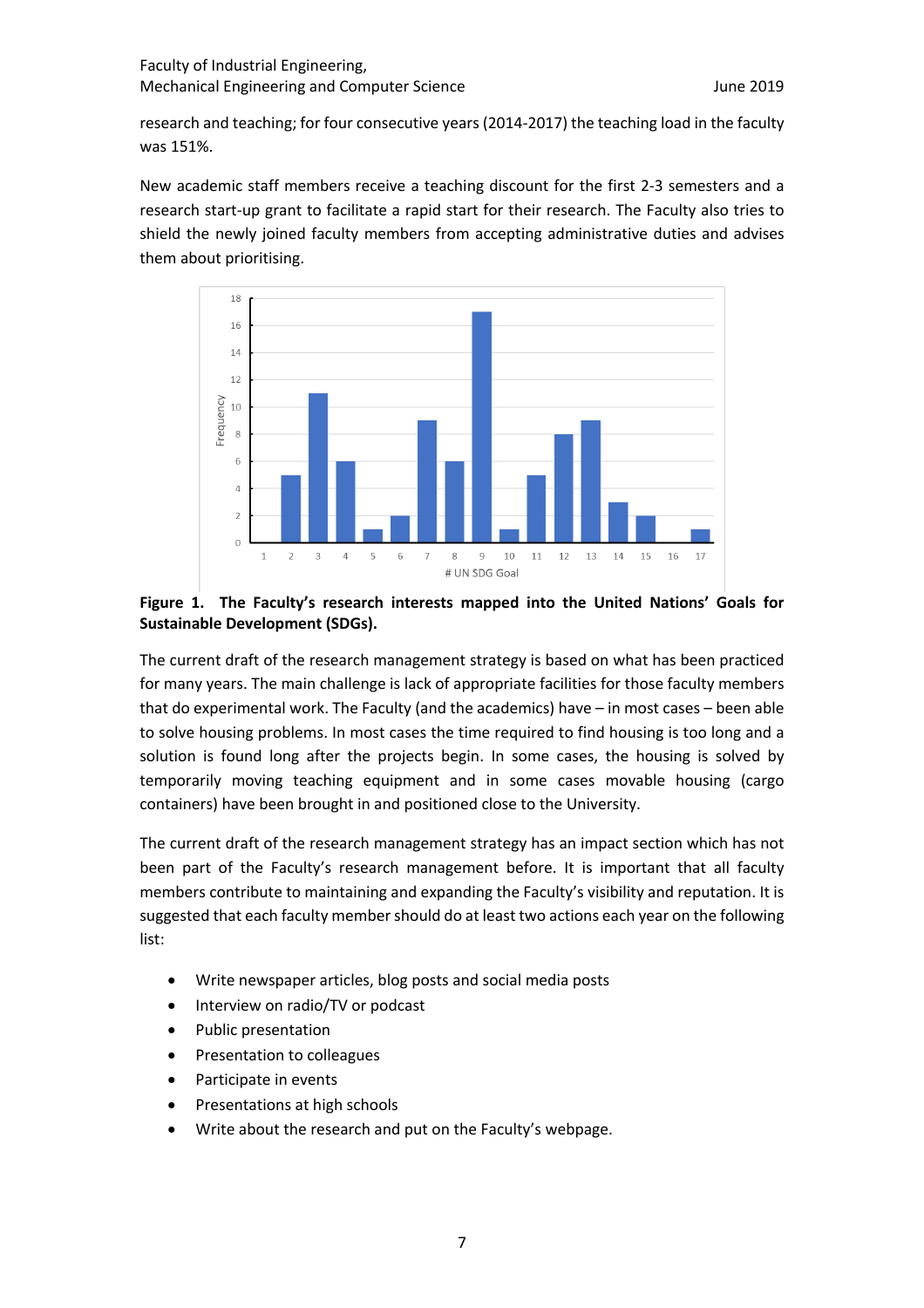#### Faculty of Industrial Engineering, Mechanical Engineering and Computer Science **June 2019** June 2019

## Follow-up Processes

The Faculty Head and the department heads are fully committed to addressing the issues and concerns identified in this self-review report. Learning from the QEF1 experience, the issues must be standing items on the Faculty and Department meeting agendas. Faculty Head will report on the progress regularly to the School Board.

Faculty Head reports formally to the School Dean on the status of the implementation and plans for next year together with other relevant QA matters and this will be followed up in the School Board. The School Dean will subsequently make use of this report in a status report for all faculties in the School, which will be submitted to the Quality Committee. The Quality Committee writes a short report to the Rector, which will subsequently be discussed in a meeting between the Chair of the Quality Committee, the Director of Quality Management and Rector, Vice-Rectors. Deans of Schools and the Managing Director of the Central Administration.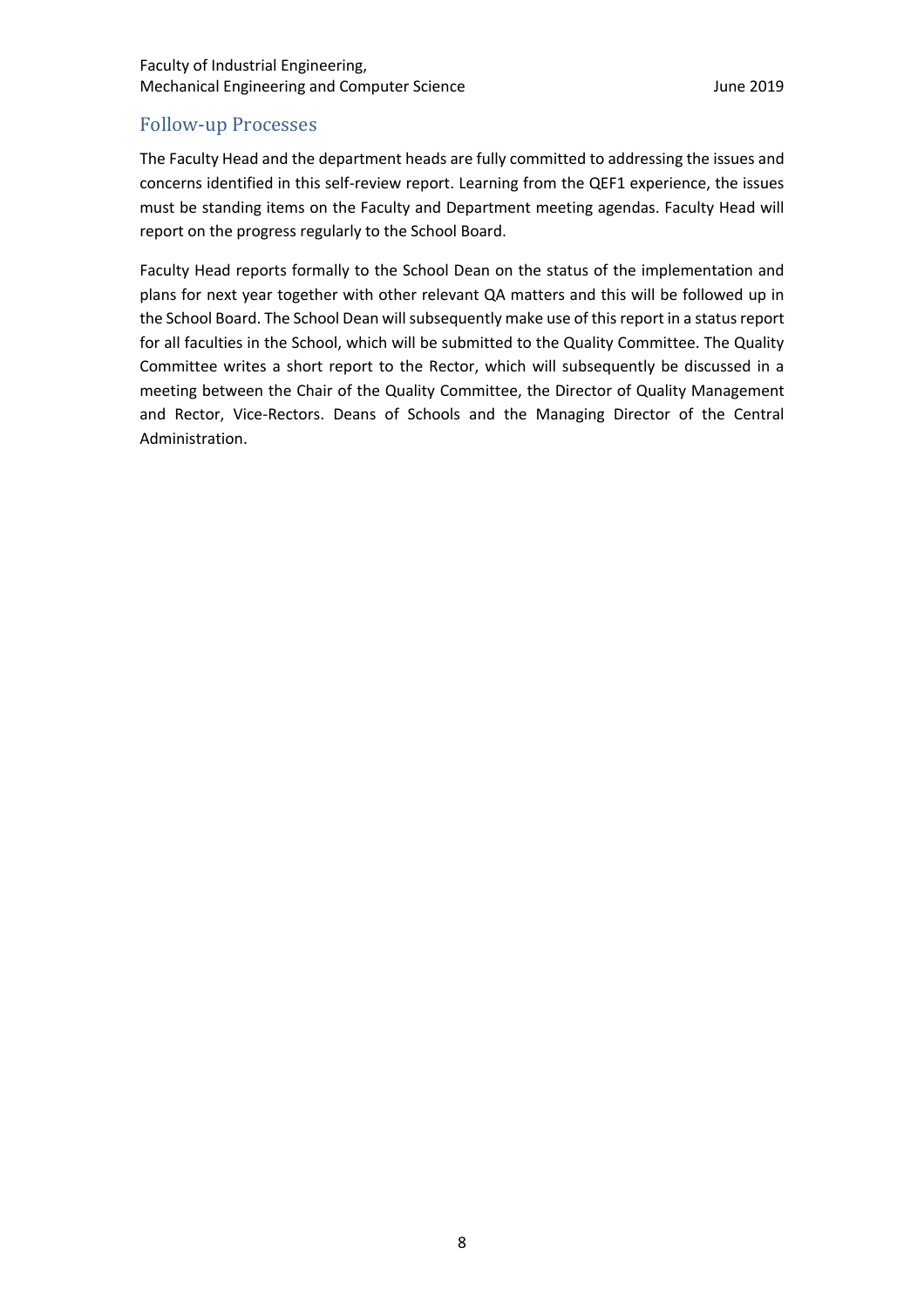# Appendix 1 Key Faculty figures

| <b>Name of Study Programme</b>              | Cycle <sup>1</sup> | <b>Degree</b> | <b>Credits (ECTS)</b> |
|---------------------------------------------|--------------------|---------------|-----------------------|
| <b>Department of Computer Science</b>       |                    |               |                       |
| TÖL261 Computer Science                     | 1.2                | <b>BS</b>     | 60/120/180            |
| HBV261 Software Engineering                 | 1.2                | BS.           | 180                   |
| REI441 Computational Engineering            | $2.2\phantom{0}$   | <b>MS</b>     | 120                   |
| TÖL431 Computer Science                     | 2.2                | <b>MS</b>     | 120                   |
| HBV442 Software Engineering                 | 2.2                | MS.           | 120                   |
| REI561 Computational Engineering            | 3                  | <b>PhD</b>    | 210                   |
| TÖL561 Computer Science                     | 3                  | <b>PhD</b>    | 210                   |
| HBV561 Software Engineering                 | 3                  | <b>PhD</b>    | 210                   |
|                                             |                    |               |                       |
| <b>Department of Industrial Engineering</b> |                    |               |                       |
| IĐN262 Industrial Engineering               | 1.2                | BS.           | 180                   |
| IĐN441 Industrial Engineering               | 2.2                | MS.           | 120                   |
| <b>IDN561 Industrial Engineering</b>        | 3                  | <b>PhD</b>    | 210                   |
|                                             |                    |               |                       |
| <b>Department of Mechanical Engineering</b> |                    |               |                       |
| <b>EVF264 Chemical Engineering</b>          | 1.2                | <b>BS</b>     | 180                   |
| VÉL262 Mechanical Engineering               | 1.2                | BS.           | 180                   |
| LVF442 Bioengineering                       | $2.2\phantom{0}$   | <b>MS</b>     | 120                   |
| VÉL441 Mechanical Engineering               | 2.2                | MS.           | 120                   |
| LVF561 Bioengineering                       | 3                  | PhD           | 210                   |
| VÉL561 Mechanical Engineering               | 3                  | PhD           | 210                   |

## **Table 1 Overview of present Study Programmes within the Faculty**

<sup>1</sup> See National Qualification Framework for Higher Education No. 530/2011.

#### **Table 2 Faculty members as of 1 September 2018 and sessional teachers 2017, number (No.) and full time-equivalent (FTE).**

|                             | Male |       | Female        |      | <b>Total</b> |       |
|-----------------------------|------|-------|---------------|------|--------------|-------|
|                             | No.  | FTE.  | No.           | FTE. | No.          | FTE.  |
| Professors                  | 18   | 18.00 | 3             | 3.00 | 21           | 21.00 |
| Associate Professors        | 3    | 3.00  | 0             | 0.00 | 3            | 3.00  |
| <b>Assistant Professors</b> |      | 0.51  | $\mathcal{P}$ | 1.50 | 3            | 2.01  |
| <b>Adjunct Lecturers</b>    | 2    | 1.49  | 0             | 0.00 | 2            | 1.49  |
| Total                       | 24   | 23.00 | 5             | 4.50 | 29           | 27.50 |
| Sessional teachers          | 60   | 8.22  | 20            | 2.11 | 80           | 10.33 |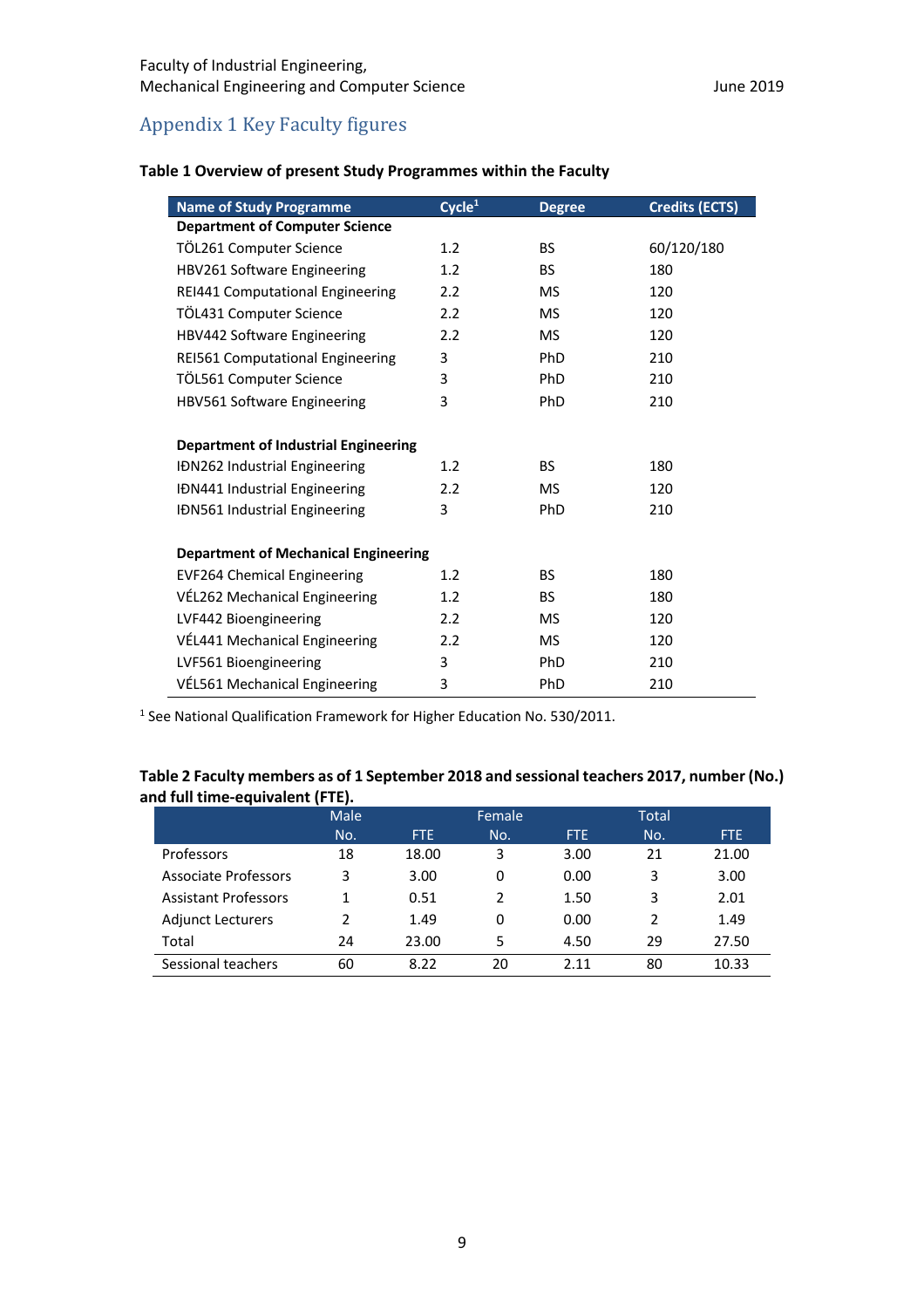#### Faculty of Industrial Engineering, Mechanical Engineering and Computer Science **Mechanical Engineering and Computer Science** June 2019

| <b>Total</b>                | $30$ | $30 - 39$ | $40 - 49$ | $50 - 59$ | $>59$ |               | Total |
|-----------------------------|------|-----------|-----------|-----------|-------|---------------|-------|
|                             | No.  | No.       | No.       | No.       | No.   | No.           | %     |
| Professors                  | 0    | 3         |           | 4         |       | 21            | 72    |
| <b>Associate Professors</b> | 0    | 0         |           |           | 0     | 3             | 10    |
| <b>Assistant Professors</b> | 0    | 3         | 0         | 0         | 0     | 3             | 10    |
| <b>Adjunct Lecturers</b>    | 0    |           | 0         | 1         | 0     | $\mathcal{P}$ | 8     |
| Total                       | 0    |           | 8         |           |       | 29            | 100   |
| %                           |      | 24        | 28        | 24        | 24    | 100           |       |

#### **Table 3 Age of Faculty members as of 1 September 2018**

#### **Table 4 Period of Employment of Faculty members (years) as of 1 September 2018**

| <b>Total</b>                | $<$ 5 | $5 - 15$ | $16 - 24$ | $25 - 39$ | $>40$ |
|-----------------------------|-------|----------|-----------|-----------|-------|
|                             | No.   | No.      | No.       | No.       | No.   |
| Professors                  | 5     | ٩        | 3         | 4         |       |
| <b>Associate Professors</b> |       |          |           |           |       |
| <b>Assistant Professors</b> | າ     | 0        | 0         | 0         |       |
| <b>Adjunct Lecturers</b>    | 3     | 0        |           |           |       |
| Total                       | 11    | 10       | 4         | 4         |       |
| %                           | 38    | 35       | 14        | 14        |       |

**Table 5 Research output of Faculty members, based on the Evaluation System for the Public Universities in Iceland, expressed by mean research points (A) and research points from peer-reviewed publications (B) per FTE.**

|            | 2014                   |      | 2015     |     | 2016 |    | 2017                                    |       | Mean     |        |
|------------|------------------------|------|----------|-----|------|----|-----------------------------------------|-------|----------|--------|
|            | $A \quad \blacksquare$ | ΓB.  | $A \sim$ | ΓB. | A    | B. | <b>A</b>                                | 7 B T | <b>A</b> | /B/    |
| Faculty    | 25.4                   |      |          |     |      |    | 18.3 37.6 30.1 31.9 25.5 28.5 20.6 30.9 |       |          | 23.6   |
| School     | 41.8                   | 31.6 |          |     |      |    | 43.4 32.4 39.0 29.7 39.1 27.5           |       | 40.8     | - 30.3 |
| University | 31.7                   |      |          |     |      |    | 24.1 37.8 24.7 37.1 25.1 34.8 22.8      |       | - 35.4   | 24.2   |

**Table 6 Teaching obligations (%) of Faculty members and sessional teachers divided between departments.**

| Department              | <b>Faculty members</b> |                       |                                         | Sessional teachers          |                        | Total                              |              |
|-------------------------|------------------------|-----------------------|-----------------------------------------|-----------------------------|------------------------|------------------------------------|--------------|
|                         | <b>Teaching</b><br>[h] | Teaching<br>ratio [%] | <b>Teaching</b><br><b>Duties</b><br>[h] | <b>Teaching</b><br>load [%] | <b>Teaching</b><br>[h] | Teaching <sup>'</sup><br>ratio [%] | <b>Hours</b> |
| <b>Computer Science</b> | 11 474                 | 53.7%                 | 9024                                    | 127.2%                      | 9898                   | 46.3%                              | 21 3 72      |
| <b>Industrial Engr.</b> | 5624                   | 59.8%                 | 3330                                    | 168.9%                      | 3782                   | 40.2%                              | 9406         |
| <b>Mechanical Engr.</b> | 7 283                  | 61.2%                 | 6551                                    | 111.2%                      | 3911                   | 38.8%                              | 11894        |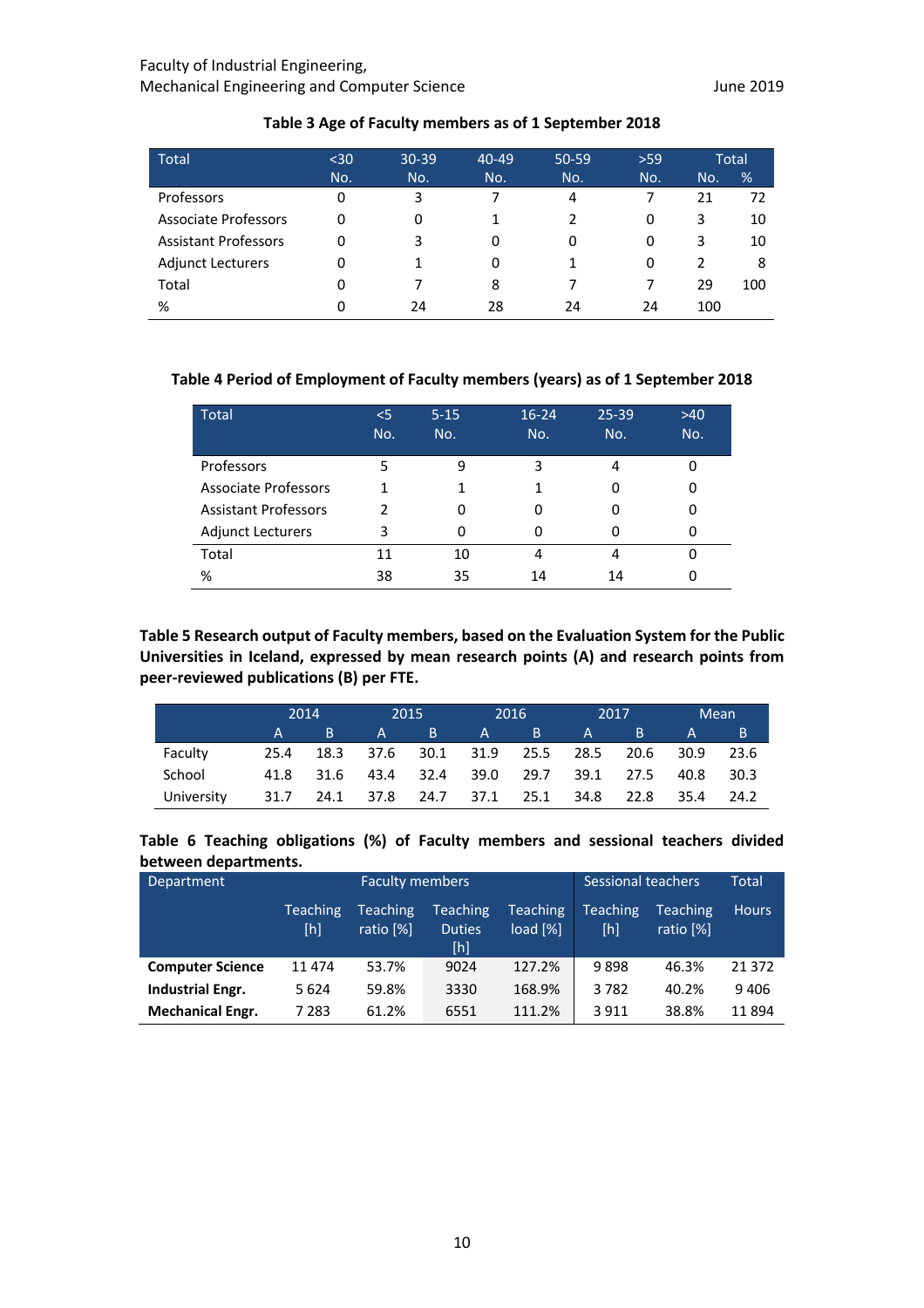#### Faculty of Industrial Engineering, Mechanical Engineering and Computer Science **Mechanical Engineering and Computer Science** June 2019

| Table 7 Rev Infancial Humbers. |        |             |         |                                                      |        |       |         |  |  |
|--------------------------------|--------|-------------|---------|------------------------------------------------------|--------|-------|---------|--|--|
| Budget 2018                    |        | <b>MISK</b> |         | $1000 \text{ € } (1 \text{€ } = 127,75 \text{ ISK})$ |        |       |         |  |  |
| Revenues                       | School | Fac.        | %School |                                                      | School | Fac.  | %School |  |  |
| Total from UI                  | 2.709  | 492         | 18%     |                                                      | 21.206 | 3.849 | 18%     |  |  |
| Research funds                 |        |             |         |                                                      |        |       |         |  |  |
| Internal                       | 138    | 27          | 20%     |                                                      | 1.083  | 214   | 20%     |  |  |
| National                       | 539    | 131         | 24%     |                                                      | 4.216  | 1.023 | 24%     |  |  |
| International                  | 213    | 118         | 55%     |                                                      | 1.669  | 926   | 55%     |  |  |
| Other income                   | 279    | 23          | 8%      |                                                      | 2.182  | 178   | 8%      |  |  |
| Total revenues                 | 3.878  | 791         | 20%     |                                                      | 30.355 | 6.190 | 20%     |  |  |
|                                |        |             |         |                                                      |        |       |         |  |  |
| Expenses                       |        |             |         |                                                      |        |       |         |  |  |
| <b>Salaries</b>                | 2.681  | 525         | 20%     |                                                      | 20.988 | 4.113 | 20%     |  |  |
| <b>Facilities</b>              | 387    | 55          | 14%     |                                                      | 3.028  | 433   | 14%     |  |  |
| Operating costs                | 567    | 138         | 24%     |                                                      | 4.439  | 1.080 | 24%     |  |  |
| Total                          | 3.635  | 719         | 20%     |                                                      | 28.456 | 5.628 | 20%     |  |  |

**Table 7 Key financial numbers.**

## **Table 8 Total number of students, number of entrants, retention rate for first year, and completion rate (4-year mean).**

| Programme                        | No. of students |                            |                          | No.<br>of<br>entrants <sup>3</sup> | Retention<br>rate            | of<br>No.<br>graduates | Completion<br>rate <sup>4</sup> |
|----------------------------------|-----------------|----------------------------|--------------------------|------------------------------------|------------------------------|------------------------|---------------------------------|
|                                  | Total no.       | Full time <sup>1</sup>     | Part time <sup>2</sup>   |                                    |                              |                        |                                 |
| <b>Dept. of Computer Science</b> |                 |                            |                          |                                    |                              |                        |                                 |
| <b>TÖL261</b>                    | 372             | 185                        | 149                      | 94                                 | 53                           | 73                     | 66                              |
| <b>HBV261</b>                    | 121             | 84                         | 23                       | 32                                 | 74                           | 28                     | 81                              |
| <b>REI441</b>                    | 4               | 1.8                        | 1.3                      | 1.3                                | 25                           | $\mathbf{1}$           | 67                              |
| <b>TÖL431</b>                    | 20              | 2.8                        | 9.5                      | 3.5                                | 33                           | $\overline{2}$         | 63                              |
| <b>HBV442</b>                    | 9.5             | 1.3                        | 5.8                      | 1.8                                | 50                           | 1.3                    | 78                              |
| <b>REI561</b>                    | 1.8             | 1.8                        | $\overline{\phantom{a}}$ | 0.3                                |                              | 0.5                    | 50                              |
| <b>TÖL561</b>                    | 3.0             | 2.8                        | $\overline{\phantom{a}}$ | 1.3                                | $\blacksquare$               | $\mathbf 0$            |                                 |
| <b>HBV561</b>                    | 0.3             | 0.0                        | $\overline{\phantom{0}}$ | 0.0                                | $\overline{\phantom{0}}$     | 0                      |                                 |
|                                  |                 |                            |                          |                                    |                              |                        |                                 |
| Dept. of Industrial Engineering  |                 |                            |                          |                                    |                              |                        |                                 |
| <b>IDN262</b>                    | 131             | 93                         | 31                       | 45                                 | 56                           | 29                     | 90                              |
| <b>IDN441</b>                    | 25              | 14                         | 8                        | 8                                  | 68                           | 9                      | 65                              |
| <b>IĐN561</b>                    | 2.5             | 1.5                        | $\overline{\phantom{a}}$ | 0.3                                | $\overline{\phantom{a}}$     | 0.8                    | 50                              |
|                                  |                 | Dept. of Mech. Engineering |                          |                                    |                              |                        |                                 |
| <b>EVF264</b>                    | 49              | 32                         | 12                       | 21                                 | 69                           | 3.5                    | 33                              |
| <b>VÉL262</b>                    | 109             | 75                         | 27                       | 30                                 | 62                           | 28                     | 80                              |
| <b>LVF442</b>                    | 1.5             | 0.5                        | 0.5                      | 0.5                                | $\overline{\phantom{a}}$     | $\Omega$               |                                 |
| <b>VÉL441</b>                    | 26              | 14.8                       | 7.5                      | 10                                 | 48                           | 10                     | 68                              |
| LVF561                           | 0.8             | 0.8                        | $\overline{\phantom{a}}$ | 0.3                                | $\qquad \qquad \blacksquare$ | 0.3                    | 100                             |
| <b>VÉL561</b>                    | 3.0             | 2.3                        | $\overline{\phantom{0}}$ | 0.5                                | $\overline{\phantom{0}}$     | 0.3                    | $\mathbf 0$                     |

1 > 22.5 ECTS completed. For PhD students > 1 ECTS completed.

<sup>2</sup> 1-22 ECTS completed.

<sup>3</sup> For all programmes except PhD, no. of students completing at least one examination in first term.

<sup>4</sup> 2-year rate for diploma, 4-year rate for BA/BS, 3-year rate for MA/MS, 5-year rate for PhD